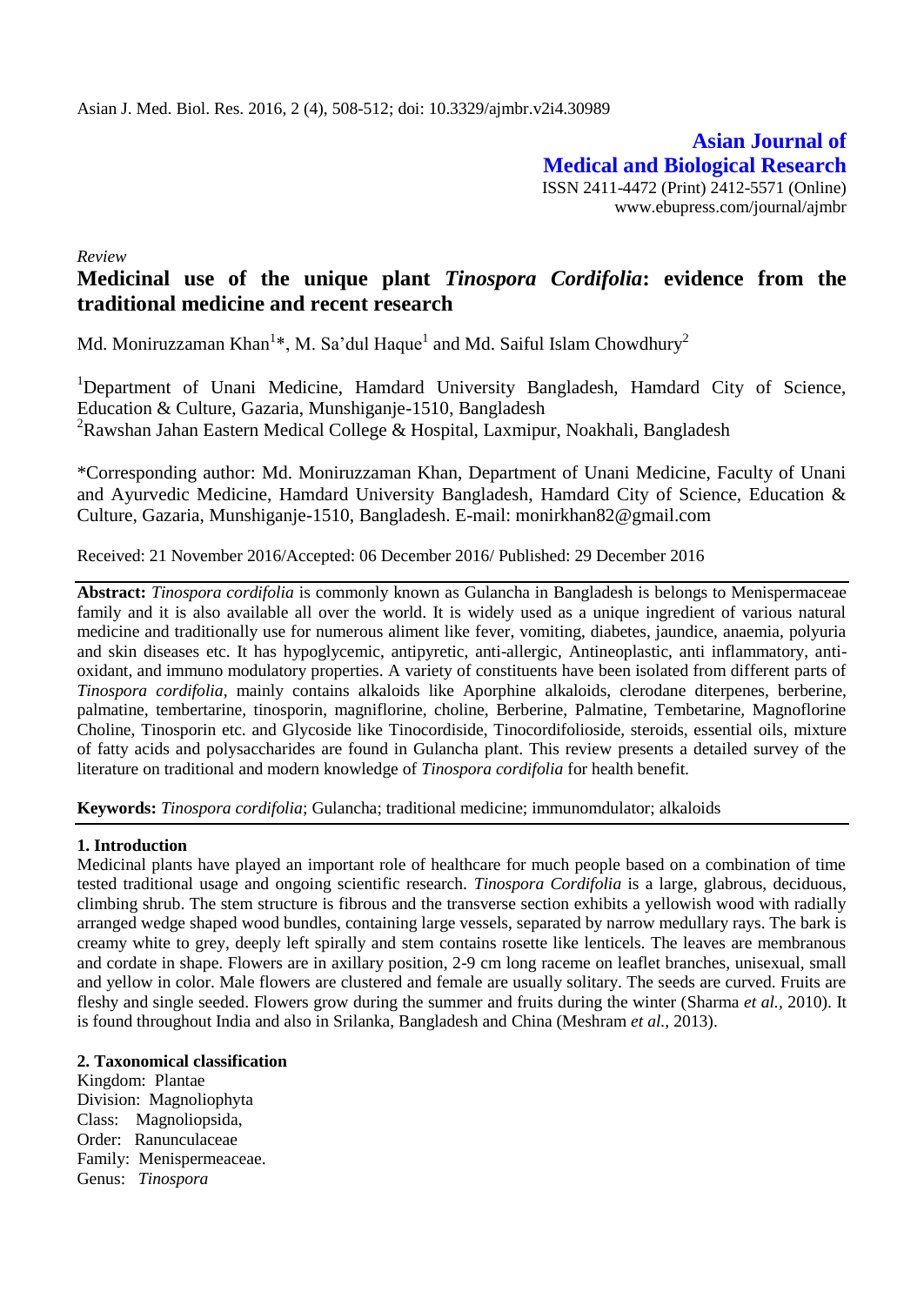Species: *cordifolia* (Ali, 2007).

#### **3. Vernacular names**

Bengali: Gulancha Arabic: Gilo Hindi: Giloya, Guduchi Urdu: Gilo Sanskrit: Guduchi, Madhuparni, Amrita, Chinnaruha, Vatsadaani, Tantrika, Kundalini & Chakralakshanika English: Gulancha / Indian tinospora Telugu: Tippatiga Tamil: Shindilakodi Marathi: Shindilakodi Gujarathi: Galo (Ali, 2007).

### **Parts used**

Stems -The stem is bitter, stomachic, diuretic stimulates bile secretion, causes constipation, allays thirst, burning sensation, vomiting, enriches the blood and cures jaundice (Meshram *et al.,* 2013).

Roots - The root and stem of T. cordifolia are prescribed in combination with other drugs as an anti-dote to snake bite and scorpion sting (Meshram *et al.,* 2013).

Leaves - Juice or decoction of leaves is administered orally with honey in fever (Shah, 1984).

#### **4. Chemical composition**

Constituents isolated from Tinospora cordifolia belong to different classes such as alkaloids, diterpenoid lactones, glycosides, steroids, sesquiterpenoid, phenolics, aliphatic compounds and polysaccharides (Meshram *et al.,* 2013). Other compounds that have been isolated from Tinospora cordifolia are tinosporone, tinosporic acid, cordifolisides A to E, syringen, berberine, giloin, gilenin, crude giloininand, arabinogalactan polysaccharide, picrotene, bergenin, gilosterol, tinosporol, tinosporidine, sitosterol, cordifol, heptacosanol, octacosonal, tinosporide, columbin, chasmanthin, palmarin, palmatosides C and F, amritosides, cordioside, tinosponone, ecdysterone, makisterone A, hydroxyecdysone, magnoflorine, tembetarine, syringine, glucan polysaccharide, syringine apiosylglycoside, isocolumbin, palmatine, tetrahydropalmaitine, jatrorrhizine respectively (Sharma *et al.,* 2010). It also contains Flavonoids, glycosides, saponins and some amount of phytosterols. These active constituents alone or in combination may be responsible for the observed antioxidant activity (Onkar *et al.,* 2012). This family is rich source of alkaloids and terpenes (Spandana *et al.,* 2013). Leaves of this plant are rich in protein (11.2%) and are fairly rich in calcium and phosphorus (Khosa and Prasad, 1971).

#### **5. Toxicology**

Very less is known about the toxicology of *Tinospora cordifolia* in humans. No adverse effect was observed when the extract of *Tinospora cordifolia* stem was administered to rabbits up to the highest oral doses of 1.6 g/kg, and in rats at doses of 1,000 mg/kg of the whole plant extract. But when 500mg/kg body weight of Tinospora stem extract were given to mice, 40% mortality occurred (Neeraja and Margaret, 2013).

#### **6. Important formulation**

Gilo is one of the chief ingredient of some herbal medicine product which are being used to manage various ailment; few well known products having Gilo as chief ingredient are Safoof-e-Gilo, Safoof-e-Ziabetus, Satt-e-Gilo and Arq Maul Laham Mako-kashiwala (BNUF, 2010). Guduchyadi churna, Dashmoolarishtha, Sanjivani vata, Chyavanparasha, Guduchi ghrita, Brihat guduchi taila, etc (BNAF, 2010).

#### **7. Dose**

In powder form 3-6 g of the drug In decoction form 20-30 g of the drug (Sharma, 1999).

#### **8. Pharmacological activity**

In the history of traditional medicine using *Tinospora cordifolia* has revealed it to have pharmacological value as Hypoglycemic, anti-inflammatory, hepatoprotective, immune-modulator activity, anti-oxidant, antitumour activity, Antineoplastic and has antifertility activity.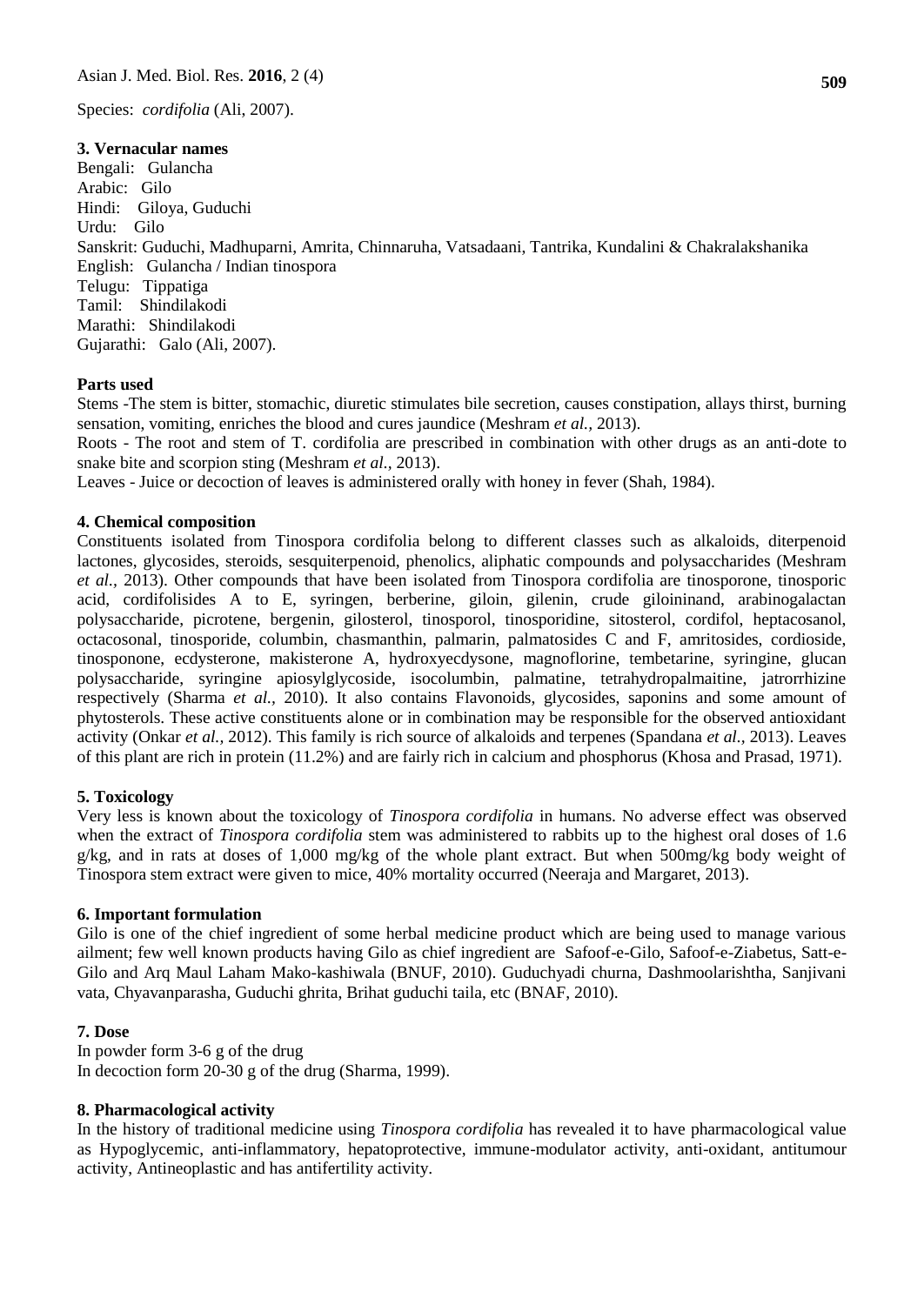# **8.1. Hypoglycemic activity**

Oral administration of the water extract of *Tinospora cordifolia* root caused a significant reduction in blood glucose, brain lipid level, hepatic glucose-6-phosphatase, serum acid phosphatase, alkaline and lactate dehydrogenase and increase in body weight, total haemoglobin and hepatic hexokinase in alloxanized diabetic rats (Stanely *et al.,* 2000).

# **8.2. Anti allergic activity**

In a clinical study, 100% relief was reported from sneezing in 83% of the patients on treatment with *T. cordifolia*. Thus *Tinospora cordifolia* significantly decreased all symptoms of allergic rhinitis and was well tolerated (Badar *et al.,* 2005).

## **8.3. Cardioprotective activity**

A dose-dependent reduction in infarct size and in serum and heart lipid peroxide levels was observed with prior treatment with *Tinospora cordifolia* in ischemia-reperfusion-induced myocardial infarction in rats (Rao *et al.,* 2005).

## **8.4. Hepatoprotective**

The hepatoprotective action of *T. cordifolia* was reported in one of the experiment in which goats treated with *Tinospora cordifolia* have shown significant clinical and hemato-biochemical improvement in CCl4 induced hepatopathy. Extract of *T. cordifolia* has also exhibited in vitro inactivating property against Hepatitis B and E surface antigen in 48-72 Hours (Mehrotra *et al.,* 2000).

## **8.5. Anti-stress and tonic property**

The anti-stress and tonic property of the plant was clinically tested and it was found that it brought about good response in children with moderate degree of behavior disorders and mental deficit. It has also significantly improved the I.Q. levels (Singh *et al.*2003).

### **8.6. Anti-inflammatory**

The alcoholic extract of *Tinospora cordifolia* has been found to exert anti-inflammatory actions in models of acute and subacute inflammation (Wesley *et al.,* 2008).

### **8.7. Antineoplastic activity**

Intraperitoneal injection of the alcoholic extract of *Tinospora cordifolia* has been shown to Dalton's lymphoma (DL) bearing mice stimulated macrophage functions like phagocytosis, antigen-presenting ability and secretion of Interleukin-1 (IL-1), tumour necrosis factor (TNF) and Reference Nutrient Intake (RNI) as well as slowed tumor growth and increased lifespan of the tumor-bearing host (Singh *et al.,* 2005).

### **8.8. Osteoprotective activity**

Rats treated with *Tinospora cordifolia* showed an osteoprotective effect, as the bone loss in tibiae was slower than that in controls. Serum osteocalcin and cross-laps levels were significantly reduced. This study demonstrates that extract of *Tinospora cordifolia* has the potential for being used as anti osteoporotic agent (Kapur *et al.,* 2008).

### **8.9. Antifertility activity**

Oral administration of 70% methanolic extract of *Tinospora cordifolia* stem to male rats at a dose level of 100 mg/d for 60 days did not cause body weight loss but decreased the weight of testes, epididymis, seminal vesicle and ventral prostate in a significant manner (Gupta and Sharma, 2003).

### **8.10. Anti ulcer activity**

Treatment with a formulation containing *Tinospora cordifolia* has been shown to reduce ulcer index total acidity, with an increase in the pH of gastric fluid in pylorus-ligated rats and in the ethanol-induced gastric mucosal injury in rats (Bafna and Balaraman, 2005).

# **8.11. Anti leprotic activity**

*Tinospora cordifolia* is used for its kushtahara (anti-leprotic) properties, along with wide use in Kandu and visarpa (types of skin disorders) and has been shown to exert anti -leprotic activity in a combination formulation (Asthana *et al.,* 2001).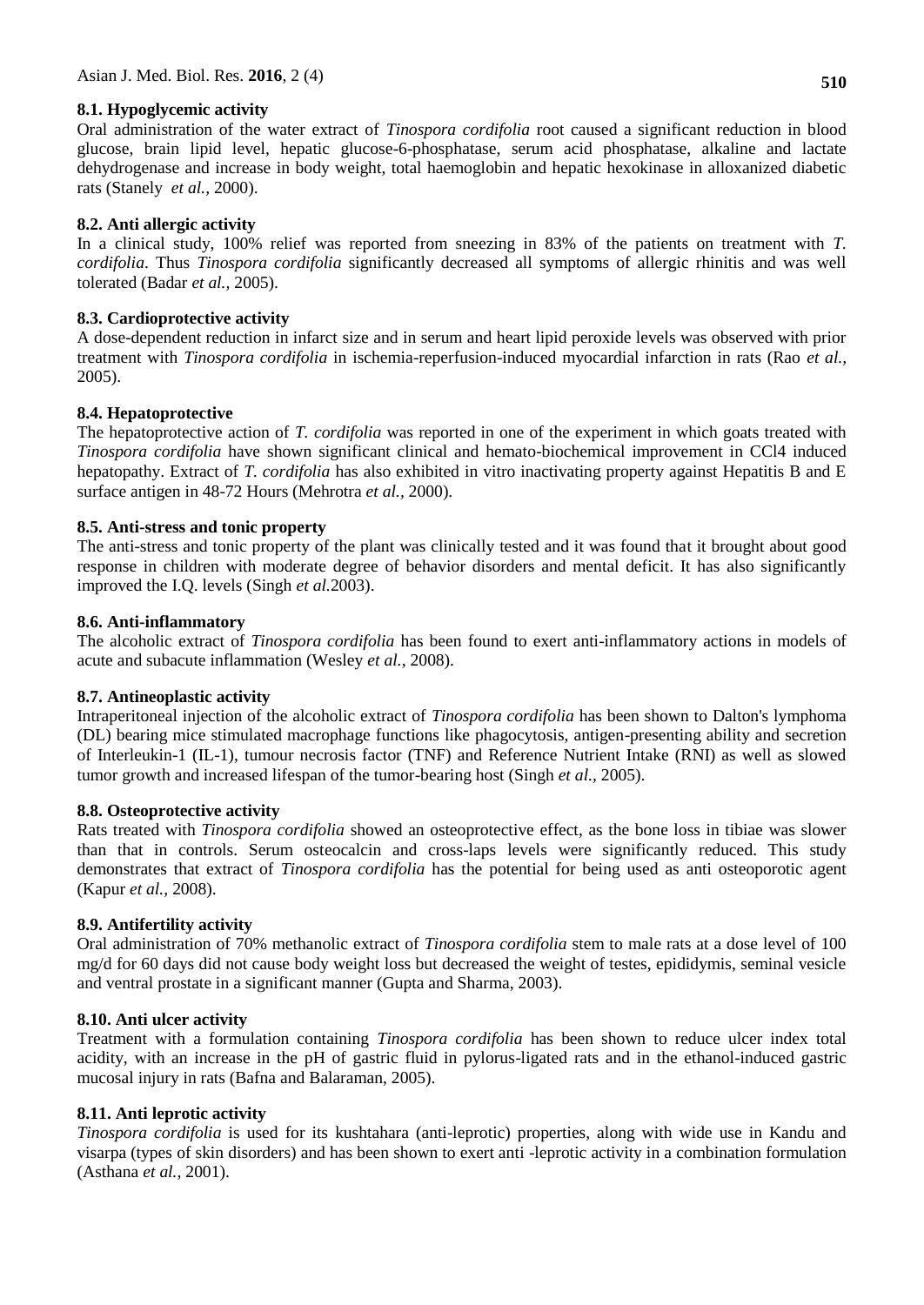#### **8.12. Diuretic**

Activity In a scientific study on rats and human volunteers, *Tinospora cordifolia* was found to have diuretic effects. It was also found effective in modulation of morphology and some gluconeogenic enzymes activity in diabetic rat kidney (Nagaraja *et al.,* 2007).

#### **9. Safety aspect**

Tinospora cordifolia is traditionally considered to be safe in the dose mentioned (Anonymous, 2003).

#### **10. Conclusions**

It is evident from the above review that the *Tinospora cordifolia* hold unique place in the traditional herbs based remedies. Although the results from this review are quite promising for the use of *Tinospora cordifolia* as a multi-purpose medicinal agent, several limitations currently exist in the current literature. More clinical trials on the basis of modern knowledge should be conducted to support its therapeutic use and acceptability. It is also noted that *Tinospora cordifolia* may be effective not only in isolation, but may actually have a potentiating effect when given in combination with other herbs or drugs in the interest of human health.

#### **Acknowledgements**

The authors acknowledge the inspired provided by Dr. Alhaj Hakim Md. Yousuf Harun Bhuyan, honorable founder of Hamdard University Bangladesh and all faculty members of faculty of Unani and ayurvedic Medicine, for the preparation of this manuscript.

#### **Conflict of interest**

None to declare.

#### **Reference**

- Ali H, 2007. Clinical evaluation of Safoof ziabetus in management of Ziabetus Shakri. Dissertation. Rajiv Gandhi University of Health Sciences (RGUHS), In Moalajat. Bangalore, Karnataka, India.
- Anonymous, 2003. Quality standareds of Indian Medicinal Plants, (Co-ordinator AK Gupta) (Indian Council of Medical Research, New Dilhi), 1: 212.
- Asthana, JG, S Jain, M Ashutosh and MS VijayKanth, 2001. Evaluation of antileprosy herbal drug combinations and their combinations with dapsone. Indian Drugs, 38: 82-86.
- Badar VA, VR Thawani, PT Wakode, MP Shrivastava, KJ Gharpure, LL Hingorani and RM Khiyani, 2005. Efficacy of *Tinospora cordifolia* in allergic rhinitis. J. Ethnopharmacol., 96 : 445-449.
- Bafna PA and R Balaraman, 2005. Anti-ulcer and anti-oxidant activity of pepticare, a herbomineral formulation. Phytomedicine, 12: 264-270.
- Bangladesh National Unani Formulary, 2010.

Bangladesh National Ayurvedic Formulary, 2010.

- Gupta RS and A Sharma, 2003. Antifertility effect of *Tinospora cordifolia* (Willd.) stem extract in male rats. Indian J. Exp. Biol., 41: 885-889.
- Kapur P, H Jarry, W Wuttke, BM Pereira and D Seidlova- Wuttke, 2008. Evaluation of the antiosteoporotic potential of *Tinospora cordifolia* in female rats. Maturitas, 59: 329-338.
- Khosa RL and S Prasad, 1971. Pharmacognostical studies on Guduchi- *Tinospora cordifolia* Miers. J. Res. Ind. Med., 6: 261-269.
- Mehrotra R, CK Katiyar and AP Gupta, 2000. Hepatoprotective composition and composition for treatment of conditions related to hepatitis Band E infection. US Patent, 6:136,316.
- Meshram A, SS Bhagyawant, S Gautam and N Shrivastava, 2013. Potential Role of *Tinospora Cordifolia* in Pharmaceuticals. World J. Pharm. Sci., 2: 4615- 4625.
- Nagaraja PK, KF Kammar and S Devi, 2007. Modulation of morphology and some gluconeogenic enzymes activity by *Tinospora cordifolia* (Willd.) in diabetic rat kidney. Biomed. Res., 18: 179 -183.
- Neeraja PV and E Margaret, 2013. Amruthavalli (*Tinospora cordifolia*) multipurpose rejuvenator. Int. J. Pharm. Biol. Chem. Sci., 3: 233-241.
- Onkar P, J Bangar and R Karodi, 2012. Evaluation of Antioxidant activity of traditional formulation Giloy satva and hydroalcoholic extract of the Curculigo orchioides gaertn. J. App. Pharma. Sci., 2: 209-213.
- Rao PR, VK Kumar, RK Viswanath and GV Subbaraju, 2005. Cardioprotective activity of alcoholic extract of Tinospora cordifolia in ischemia-reperfusion induced myocardial infarction in rats. Biol. Pharm. Bull., 28: 2319-2322